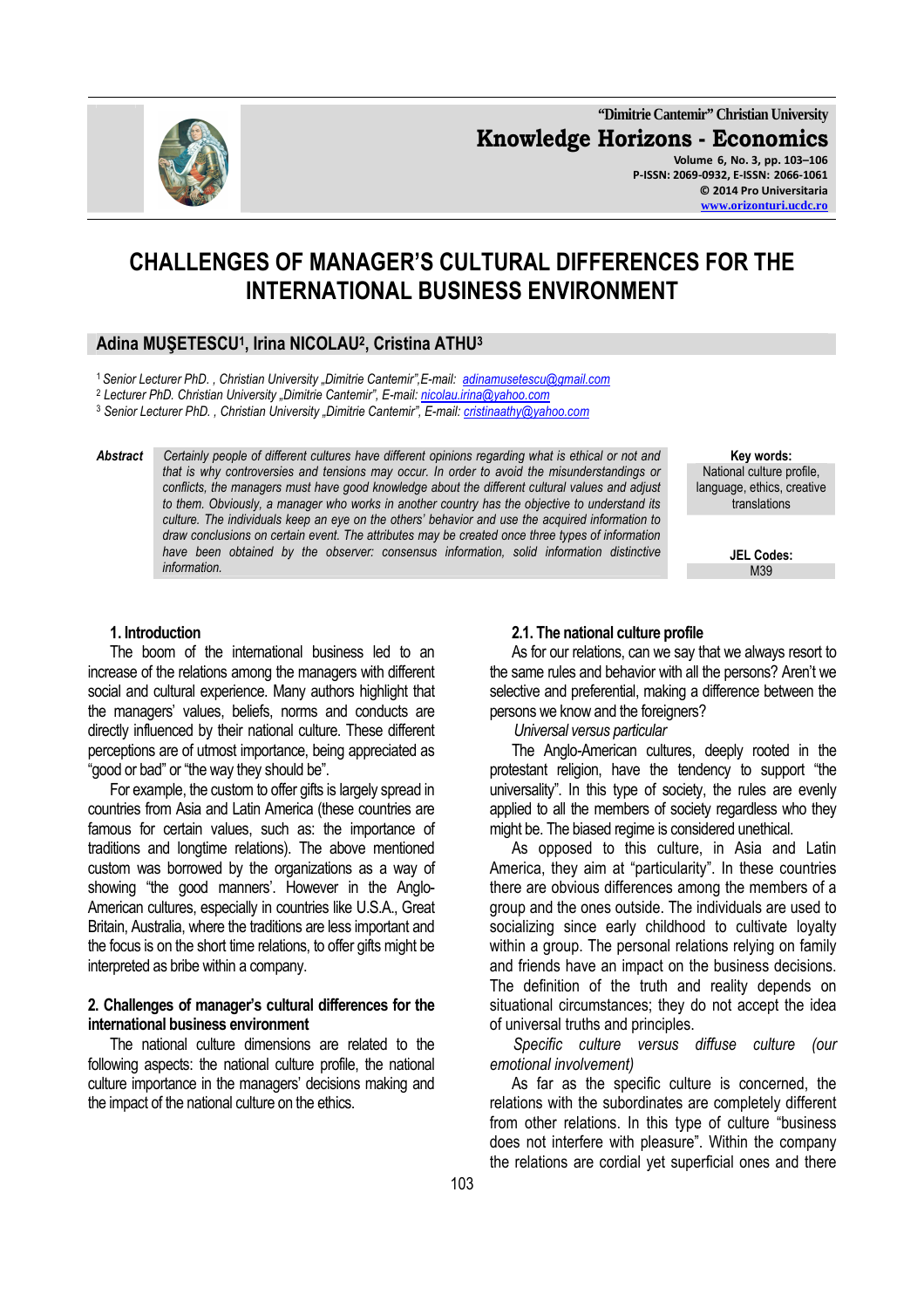are not many cases when people get to know each other personally (they don't know anything about other persons' family, life etc.).

The diffuse culture shows that all the relations intermingle and the business relations are on long-term and develop personally as well. These aspect is important also for the manager compelled to reply to the stockholders (for his benefit he should develop a friendship with them). Within the organization there are affective relations and the decisions regarding the employees are differently made depending on the situations.

 *People of different cultures may have the following types of relation*:

a) a harmonious relation – This is a compromise between the two types presented below and it is not very important;

b) a dominant relation – people think they govern and prevail nature through science and technology;

People feel they have control over their life and they consider that life success is due to their endeavor and strong will. They don't believe in fate or fortune, they rely on their own forces. This type of relation works in USA, Canada, Australia and Great Britain where man's superiority to nature is maintained.

c) a relation of subordination – people face the power of nature.

The Asian countries believe that any people's result is pre-established by God and they have no power to change their fate. God makes everything happen in their life. In many Islamic countries the word "Inshallah" (the God's will) is frequently used in conversations. In this culture it is considered that every event is caused by fate and luck, as external forces. The individual cannot make things happen only the destiny has this power. Hence, people do not strive very much as "everyone has a fate".

# **2.2. The importance of national cultures in the managers' making decisions**

In order to explain the importance of the national cultures we should take into account the assigning theory. Every event is related to another one. The scientists found a connection between this theory and the employees'/ managers' conduct. Many researches showed that connecting the effect to its cause it is easier to draw up the typology of managers' failures. Other authors emphasized that the assigning theory can be applied both in the manager-employee relation and any other relation of subordination.

The assigning process consists of the following stages (Davis, J., 1994) and the individual has the responsibilities below:

- to face a range of stimuli which are going to be decoded (such as; the behavior or the language). These stimuli represent labels for the previous events;

- to find some assignments representing the explanation for the reasons which determine the noticed stimuli;

- to assess the assignments related to new information and observations;

- to change or adapt the assignments;

- to memorize the assignments in order to use them as a "filter" for the next events which will be interpreted as reported to them.

Another author (Kelley, H., 1980) who created a more detailed model of the attributes and in this case, the individuals keep an eye on the others' behavior and use the acquired information to draw conclusions on certain event. The attributes may be created once three types of information have been obtained by the observer:

1) Consensus information compares a person's conduct with the others' in a similar situation. In case all the persons have the same conduct that action is of big consensus and if a certain conduct is unusual for the other persons it means that the consensus is small (if a student comes late to the lectures and he is the only one who does that then the consensus is small).

2) Solid information is obtained after having watched the same person's behavior in two similar situations in different periods of time. We spot a high consistency if the person acts the same way in similar situations and a low consistency if he behaves differently. In case the student mentioned in the previous paragraph has not been late before the consistency is low.

3) Distinctive information is the ones which compare a person's behavior in different situations. For instance, if the late coming student usually does that when it is about his job or special social events the differentiation is small. If he is punctual at his job and the social events, being late only at the faculty, it means that the differentiation is big.

# **2.3. The impact of national culture on the ethics**

The national cultural differences may represent the reason for the managers' different perceptions regarding the ethical or unethical aspects. These differences are caused by various assignments created for the respective behavior. Therefore a manager may ask a person if he/she was the only one responsible for a specific action or if it was caused by external factors. If that person's behavior has external causes he was not self-controlled and his conduct may be therefore considered unethical. Hence there is a difference between a person who is late at his job after the lunch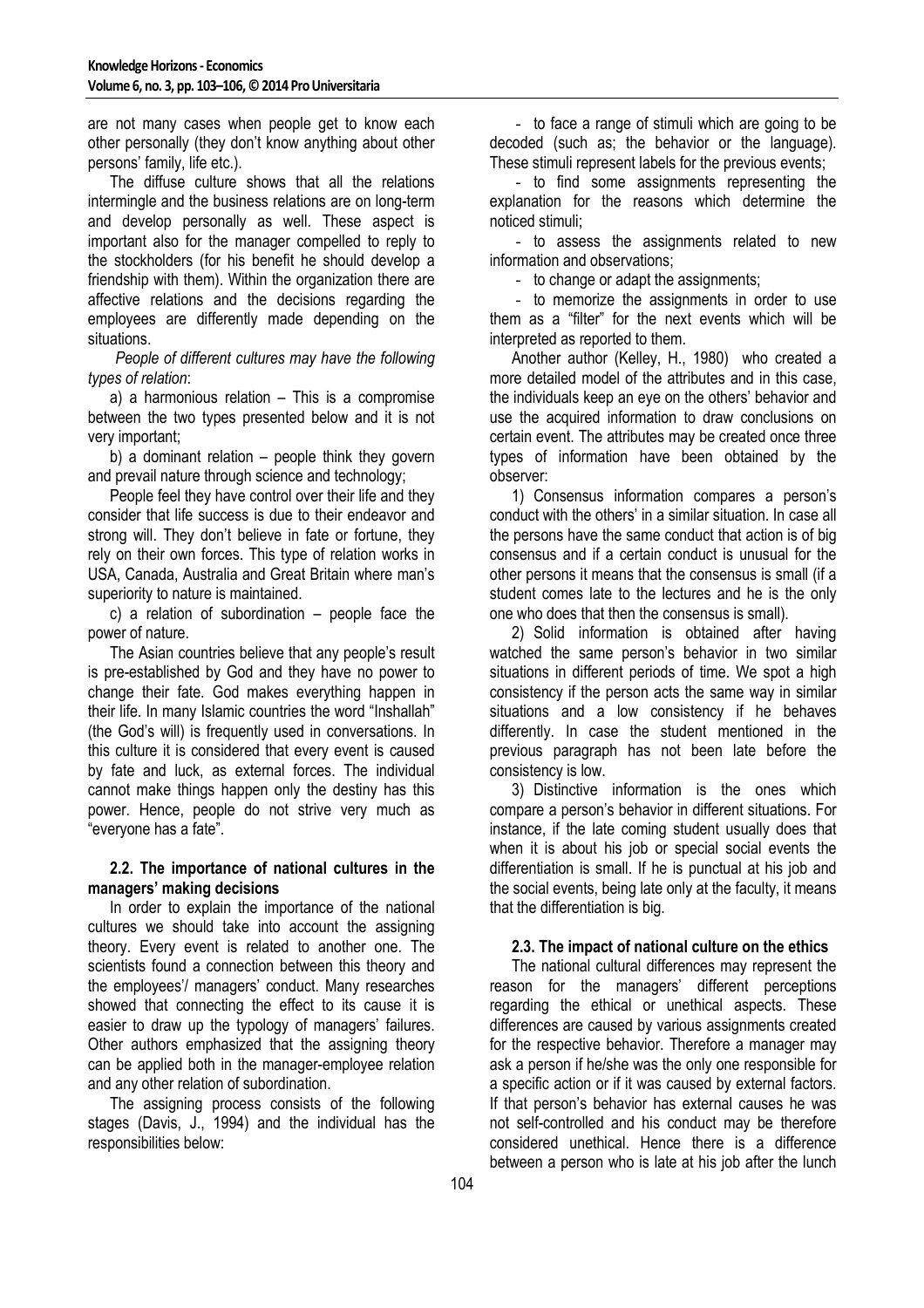break and an individual who comes late to the job in the morning because of the crowded traffic.

#### **2.4. The importance of the language used in the international marketing**

It is interesting that English has been associated with the current globalization process although it is not the native language of the most people in the world. By far, Chinese is the language spoken by the most people in the world, meaning 15% of the world population. However, Chinese is not the globalization language because of the less important role this country played in the international economy and politics associated to this process.

If in the British English the meaning of the saying "nothing sucks like an Electrolux" used by the Swedish producer of vacuum cleaners has a different meaning in the American slang and the advertising message loses its meaning.

#### **2.5. The specific characteristics of different languages**

Chinese writing and spelling are completely different from the ones in the European languages (such as English), hence a written word in English has no meaning for Chinese unless he knows the letters or their pronunciation. Such a difference has a major and sudden impact on the names of the brands. So, a brand name like Coca-Cola, used everywhere in the West like that, is meaningless in China. Ever since the American company penetrated the Chinese market (1979), it used

this brand name for 11 years, like everywhere in the world and as a result, the Chinese consumers do not recognize the products of this company and are not attracted by them at all, the market share being therefore very low. In 1990, the American company decided to use "ke-kou ke-le", as a Chinese name for Coca-Cola because it sounded like the original name and meant "delicious and funny". Later on the company largely extended on the Chinese market. Therefore whenever companies want to enter the Chinese market, they should pay careful attention to the brand name in order to make it desirable for the Asian people.

Nevertheless, there are many ways of "transferring" the brand names and the advertising messages from one language to another, such as the following: *free translation:* the words are transferred from a language into another considering only the meaning of the words without the phonetic aspects;

word-for-word translation: the words are transferred from a language into another considering the original sounds without the original meaning;

 *creative translation:* the message is transferred into another language considering neither the phonetic aspect nor the original message. The new message has apparently no connection with the previous one but attempts to impress and win over the consumers on the new market.

Every foreign company on the Chinese market chose a particular type of translation to fit its target. Some of the best known examples are shown in the table below (the characters in Chinese are not rendered):

| Type of<br>translation | <b>Original brand</b><br>name | The new brand name<br><b>Chinese pronunciation</b> | The brand meaning in Chinese       |
|------------------------|-------------------------------|----------------------------------------------------|------------------------------------|
| Free                   | <b>General Motors</b>         | tong-yong qi-che                                   | Identical                          |
| translation            | Apple Computer                | ping-guo dian-nao                                  | Identical                          |
| Word-for-              | Colgate                       | gao-lu-jie                                         | High quality and clean             |
| word                   | Marlboro                      | wan-bao-lu                                         | The path with 10.000 treasures     |
| translation            | Pepsi Cola                    | bai-shi ke-le                                      | It always makes you happy          |
|                        | Head&Shoulders                | hai-fei-si                                         | Big with silky and disheveled hair |
| Creative               | <b>BMW</b>                    | bao-ma                                             | Valuable horse                     |
| translation            | Hewlett-Packard               | hui-pu                                             | Useful and popular                 |

*Table 1.* 

*Source: abridged form Dong and Helms, [2001]* 

For instance, the German BMW cars manufacturer chose "bao-ma" for the brand name on the Chinese market, translated as "valuable horse". The horse is one of the most appreciated animals in Chinese culture and the name picked by the German company suggest the Chinese the exquisite quality of the BMW cars, making them more attractive on this Asian market. The suggesting technique when translating a brand name or some messages is also used by the Chinese as they want to win over the American public. This is the case